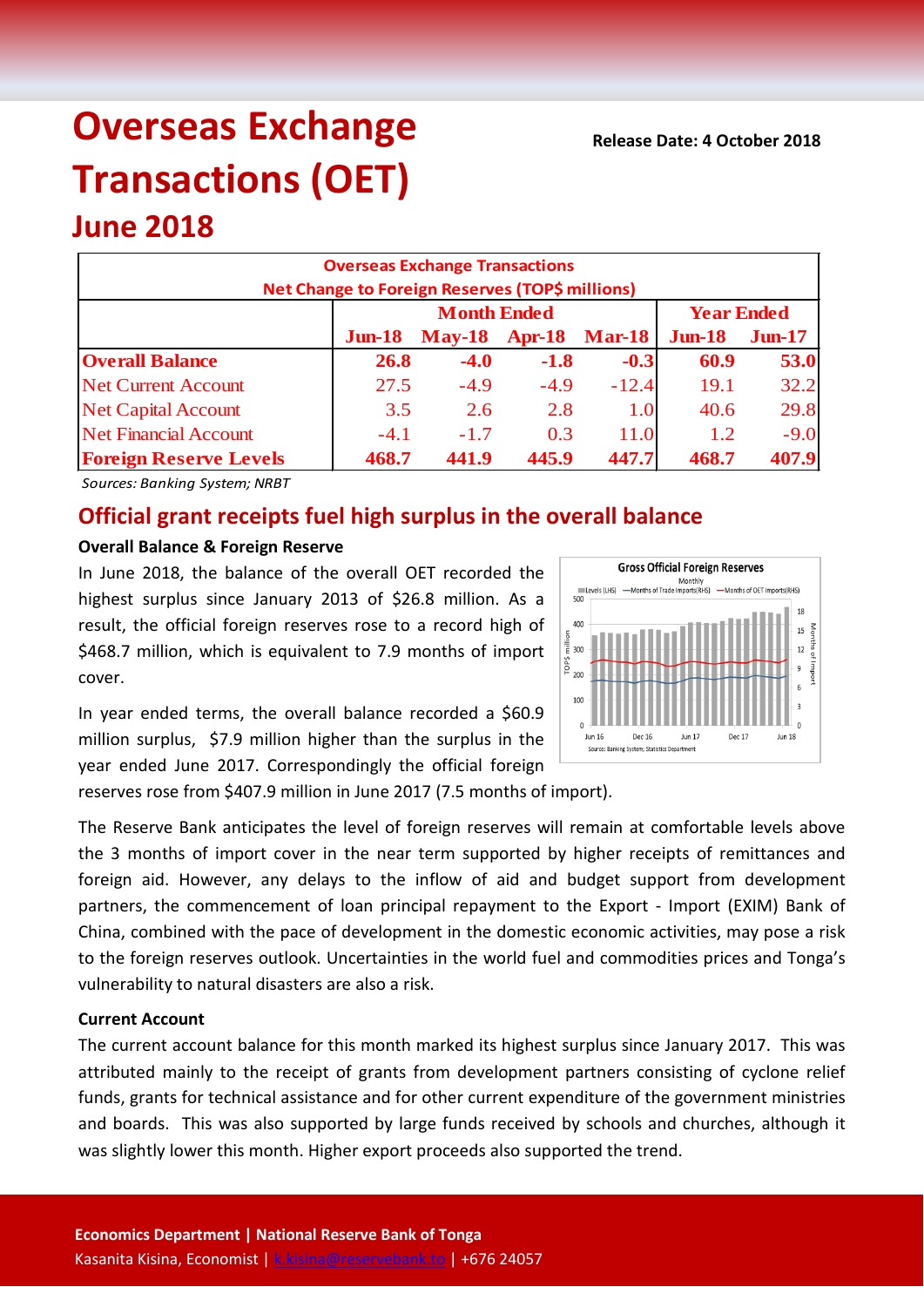| <b>Current Account (TOP\$ millions)</b> |                    |                 |         |               |                   |           |  |  |
|-----------------------------------------|--------------------|-----------------|---------|---------------|-------------------|-----------|--|--|
|                                         | <b>Month Ended</b> |                 |         |               | <b>Year Ended</b> |           |  |  |
|                                         | $J$ un-18          | $May-18$ Apr-18 |         | <b>Mar-18</b> | $Jun-18$          | $J$ un-17 |  |  |
| Net Current Account                     | 27.5               | $-4.9$          | $-4.9$  | $-12.4$       | 19.1              | 32.2      |  |  |
| Merchandise Trade                       | $-35.3$            | $-36.0$         | $-30.3$ | $-32.4$       | $-386.1$          | $-343.7$  |  |  |
| <b>Services</b>                         | $-2.2$             | $-3.4$          | 0.7     | $-4.3$        | 32.3              | 26.9      |  |  |
| Income                                  | $-3.7$             | 0.4             | 1.2     | $-0.9$        | $-9.0$            | $-16.0$   |  |  |
| <b>Transfers</b>                        | 68.6               | 34.0            | 23.5    | 25.4          | 382.0             | 365.0     |  |  |

*Sources: Banking System; NRBT*

Majority of payments made during the month was for import purposes, although it was slightly lower by 0.6% to \$37.4 million. These payments were mainly for the import of wholesale and retail goods which rose by 35%. On the other hand, the export proceeds rose by \$0.5 million and were mainly from marine and other products like paints. Both payments and receipts of services particularly for passenger fare payments and receipts of insurance claims were lower over the month which explained the lower deficit balance in the services account. However, dividend payments to nonresident shareholders rose by \$3.3 million and receipts from Regional Seasonal Workers and other residents who worked overseas declined over the month by 9.7% causing a deficit balance in the income account.

Over the year to June 2018, the surplus in the current account was lowered by \$13.1 million to \$19.1 million. The higher merchandise trade deficit and the deficit in the income account more than outweighed the higher surplus from transfer services. Higher payments for imported oil and wholesale & retail goods drove the higher merchandise trade deficit which coincided with a rise in container registrations by 857 containers indicating growth in the trade sector. Export proceeds from all sectors however, declined over the year. The net income payments were mainly dividend sent abroad to non-resident shareholders.

Both private and official transfer receipts rose over the year with private transfer receipts rising over the year by 8.9% reflecting the continuous increase in remittances indicating the willingness of Tongan families abroad to support the local families in events that had happened during the year. The telecommunication receipts drove the increase in service receipts, supporting growth in the telecommunication sector while service payments were mainly for professional, management consulting and other business services.

#### **Capital Account**

| Capital Account (TOP\$ millions) |                    |          |        |               |                   |          |  |
|----------------------------------|--------------------|----------|--------|---------------|-------------------|----------|--|
|                                  | <b>Month Ended</b> |          |        |               | <b>Year Ended</b> |          |  |
|                                  | $J$ un-18          | $Mav-18$ | Apr-18 | <b>Mar-18</b> | $Jun-18$          | $Jun-17$ |  |
| Net Capital Account              | 3.5                | 2.6      | 2.8    | 1.0           | 40.6              | 29.8     |  |
| Official                         | 2.4                | 1.3      | 1.4    | 0.3           | 16.4              | 9.7      |  |
| Private                          | 1 O                | 13       | 1.4    | 0.7           | 24.2              | 20.1     |  |

*Sources: Banking System; NRBT*

The surplus in the capital account slightly rose by \$0.9 million over the month of June 2018 stemmed from a \$1.1 million rise in the surplus of the official capital account. The fund receipts by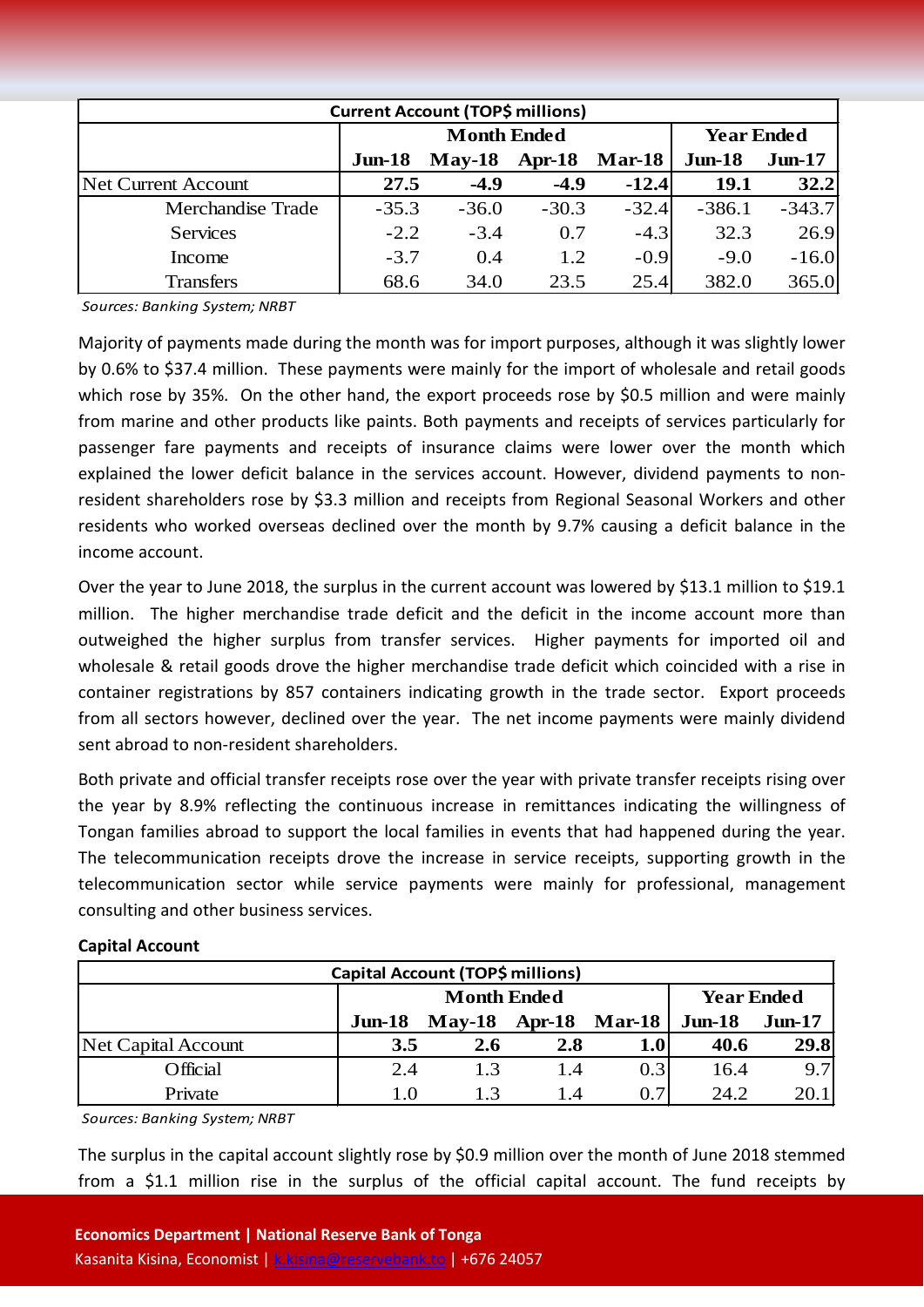Government for investment projects or capital expenditures, for construction purposes increased over the month while the fund receipts by private companies decreased. Both official and private capital payments recorded NIL payments over the month.

Over the year to June 2018, the capital account maintained its position of holding the highest surplus in the current account, as it rose by \$10.8 million to \$40.6 million. The fund receipts by both Government and private companies for investment projects or capital expenditures, for construction purposes increased over the year by \$7.4 million and \$4.6 million respectively. This outweighed the rise in official capital payments and supported by lower private capital payments. The construction projects include the Tonga Transport Sector Consolidation road maintenance projects, renovation works at the airport and individuals and private companies' renovation works after Tropical Cyclone Gita.

#### **Financial Account**

| <b>Financial Account (TOP\$ millions)</b> |                    |                 |     |               |                   |           |  |  |
|-------------------------------------------|--------------------|-----------------|-----|---------------|-------------------|-----------|--|--|
|                                           | <b>Month Ended</b> |                 |     |               | <b>Year Ended</b> |           |  |  |
|                                           | $J$ un-18          | $May-18$ Apr-18 |     | <b>Mar-18</b> | $J$ un-18         | $J$ un-17 |  |  |
| Net Financial Account                     | $-4.1$             | $-1.7$          | 0.3 | 11.0          | 1.2               | $-9.0$    |  |  |
| Direct Investment                         | 0.2                | (1.4)           | 0.2 | 0.0           | $-11.3$           | 9.9       |  |  |
| Portfolio Investment                      | 0.0                | (0.0)           | 0.0 | 0.0           | 0.0               | 0.0       |  |  |
| Other Investment                          | $-4.3$             | $-2.1$          | 0.1 | 11.0          | 12.5              | $-18.9$   |  |  |

*Sources: Banking System; NRBT*

The deficit in the financial account over the month of June 2018, widened by \$2.4 million due to higher interbank payments. In year ended terms, the financial account recorded a surplus after recording a deficit in June 2017, which was attributed mainly to higher interbank receipts.